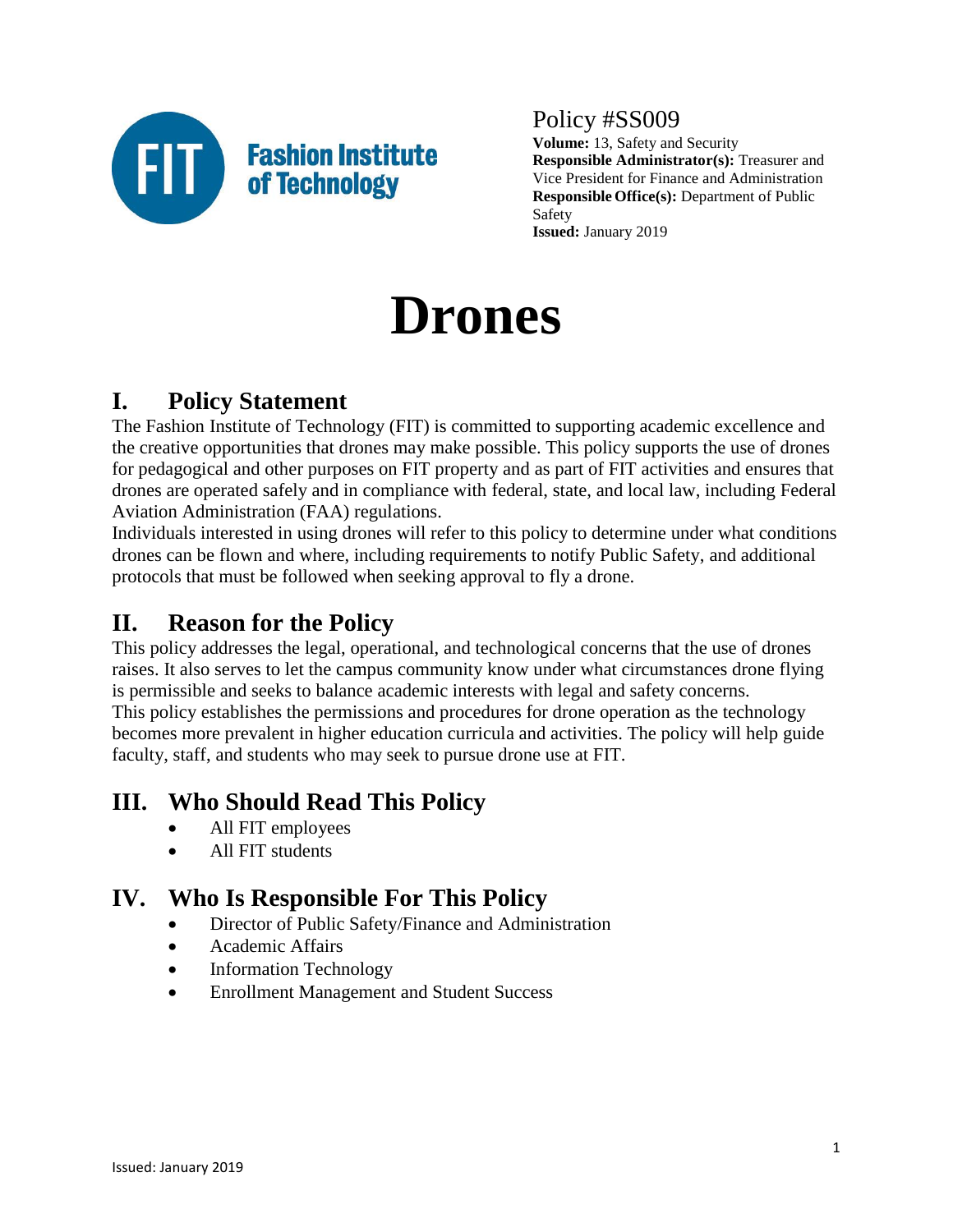# **V. Policy Text**

## **A. Definitions**

- **i. Drone**: a drone is any unmanned aircraft, of any weight, size, and speed, and all of the associated support equipment necessary to operate it by remote control. Drones may be referred to as unmanned aircraft systems (UAS) or unmanned aerial vehicles (UAV).
- **ii. FIT property:** The FIT campus and any property owned, rented, leased, or otherwise controlled by FIT.
- **iii. FIT activity:** an FIT activity includes any event, function, or activity that is organized or financed in whole or in part by the College or by any FIT office, department, division, course, program, or organization, including student organizations/clubs/teams.

### **B. Drone Operation Requirements**

Any college employee, student, vendor, visitor, or other third party who seeks to operate a drone on FIT property or as part of an FIT activity must obtain advance approval from the Department of Public Safety by submitting a written request in accordance with the process outlined in the Procedures section, below. Any operation that is not approved in advance is strictly prohibited. The Department of Public Safety will review the request based on the following requirements and considerations:

- All drone use must meet or exceed FAA regulations and any applicable local laws. Note that although the FAA does not regulate indoor use of drones or drones weighing less than .55 pounds, FIT, as a matter of policy, requires that FAA regulations and applicable local laws be followed with respect to all such drone activities.
- Any drone operated on FIT property or in an FIT activity must weigh less than 55 pounds (including payload). Drones exceeding this weight are not permitted under any circumstances.
- Drones may only be piloted by a remote pilot in command who has a valid and current remote pilot certificate with a small UAS rating pursuant to FAA regulations or, in instructional circumstances only, a person who is under the direct supervision of a remote pilot in command and the remote pilot in command has the ability to immediately take direct control of the flight of the drone.
- Permission will typically only be granted to fly drones indoors because FIT property is located in outdoor airspace where drones may not be operated and/or would involve operating drones over human beings, as prohibited by Part 107 of FAA regulations. Permission to fly drones outdoors at certain FIT property or as part of an FIT activity will only be granted if the applicant demonstrates that both the location of the flight and the operation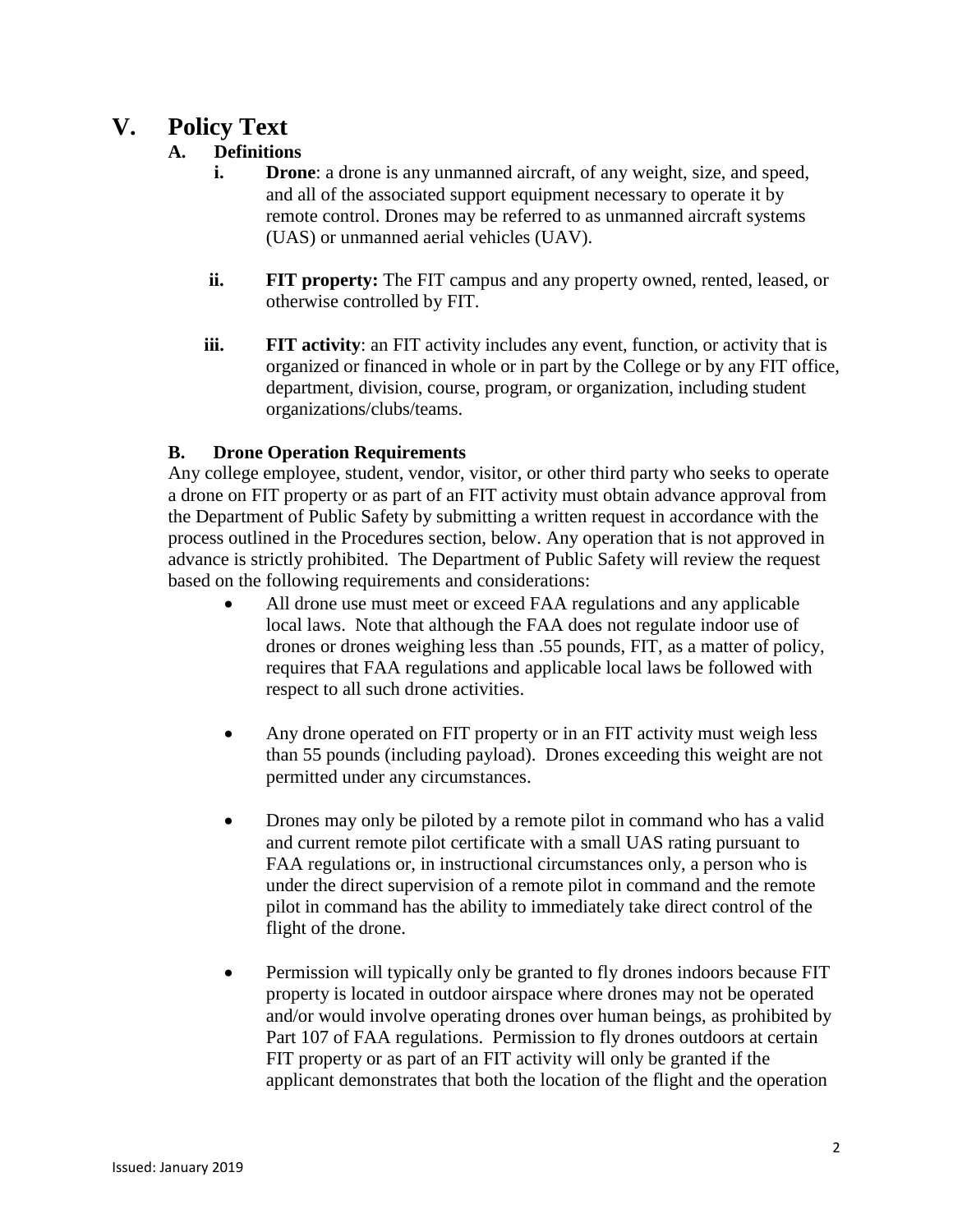of the drone are within Part 107 of FAA regulations and will not involve violation of any applicable local laws.

- On the FIT New York campus, indoor drone operations may only be approved by the Department of Public Safety for operation in John E. Reeves Great Hall, Haft Auditorium, the Katie Murphy Amphitheater, and the two gymnasia.
- Drones may only be flown for purposes connected to FIT's educational mission and may not be flown solely for recreational use. The Department of Public Safety may require the applicant to articulate the purpose of the flight and its connection to FIT's mission, if it is not otherwise evident.
- The Department of Public Safety reserves the right to seek approval from other departments, such as Academic Affairs or Communications and External Relations, depending on the intended function of the drone use, and may require notification of other departments.
- $\bullet$  If the flight will be conducted by a third party (e.g., a vendor hired by FIT), the third party must provide a certificate of insurance at coverage levels set by FIT and name FIT and related entities, as specified by FIT, as additional insureds and certificate holders. Unless FIT has hired a third-party to operate a drone in accordance with this policy, drones flown from FIT property or as part of an FIT activity must be authorized by FIT to ensure that the drones are safe and regularly maintained.

#### **C. Responsibilities**

#### **i. Public Safety**

The Department of Public Safety must review all requests for drone use and consult with other departments as appropriate to evaluate such requests. They may approve or deny requests, with modifications, and will notify the requesting party in writing of the decision.

#### **ii. Information Technology**

IT will ensure drones owned by FIT are properly registered with the FAA (if required), securely stored when not in use, and are mechanically maintained.

#### **iii. Drone Pilots**

Drone pilots must:

- Submit their request for drone use no later than 10 days prior to the intended flight date;
- Operate their flight at standards that meet or exceed FAA regulations, including checking the B4UFLY FAA Mobile App to ensure no changes in flight area have occurred (in cases where drone use is at an outdoor off-campus location, for example, an outdoor drone park);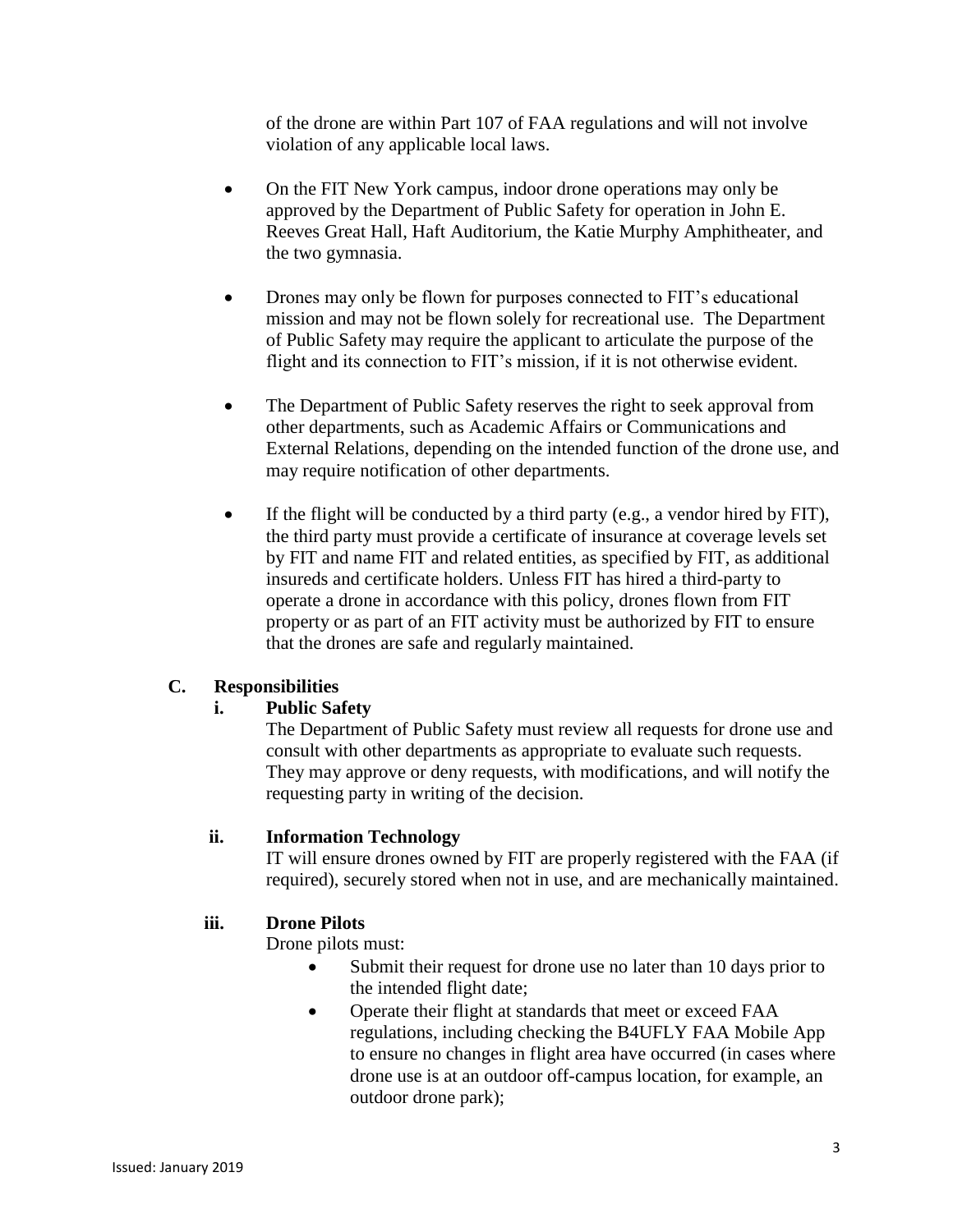- Ensure all participants are aware they may be photographed or filmed as part of the drone flight (in cases where drones are used for photography/filming use; see Filming, Photography, and Audio policy in Section VII);
- Ensure proper safety procedures are in place as part of the drone flight such as:
	- o Proper signage for indoor use, notifying anyone nearing the location that a drone is in flight;
	- o Make sure any individuals participating in the event understand basic safety procedures regarding approaching or handling the drone;
- Return FIT-owned drones to IT for safe storage and maintenance; and
- Notify Public Safety once the flight has ended.

# **VI. Procedures**

## **A. Purchase of Drones**

To initially purchase a drone, the interested FIT community member must:

- **i.** Consult with Information Technology on current drones authorized by FIT and their availability and functionality for the contemplated drone use.
- **ii.** Obtain approval from the respective Dean and Department Chairperson or Director. If the drone will be part of the ongoing curriculum of a course, the standard process for curriculum changes/approvals must be followed prior drone use.
- **iii.** Consult with Public Safety to ensure that contemplated drone use falls within the confines of this policy. This requirement does not alleviate the need to seek advance approval from Public Safety prior to every flight.
- **iv.** If all approvals have been obtained, purchase the drone through Information Technology. The funding for the drone will be paid for by the appropriate school or department.

## **B. Drone Use Request**

A request for drone use approval should be submitted to the Department of Public Safety via Drone Use Request Form in writing at least ten business days prior to the planned flight. (Please see Related Documents.) Additionally, a semester-by-semester approval may be issued to faculty users of the Faculty Research Space for indoor drone use, provided the request is submitted prior to the start of the first class.

The request must include:

- **i.** the name and contact information of the requesting party, the remote pilot in command, and any other operators under the direct supervision of a remote pilot in command;
- **ii.** verification that the proposed pilot has completed the requisite training, including proof of valid and current remote pilot certificate with a small UAS rating pursuant to FAA regulations;